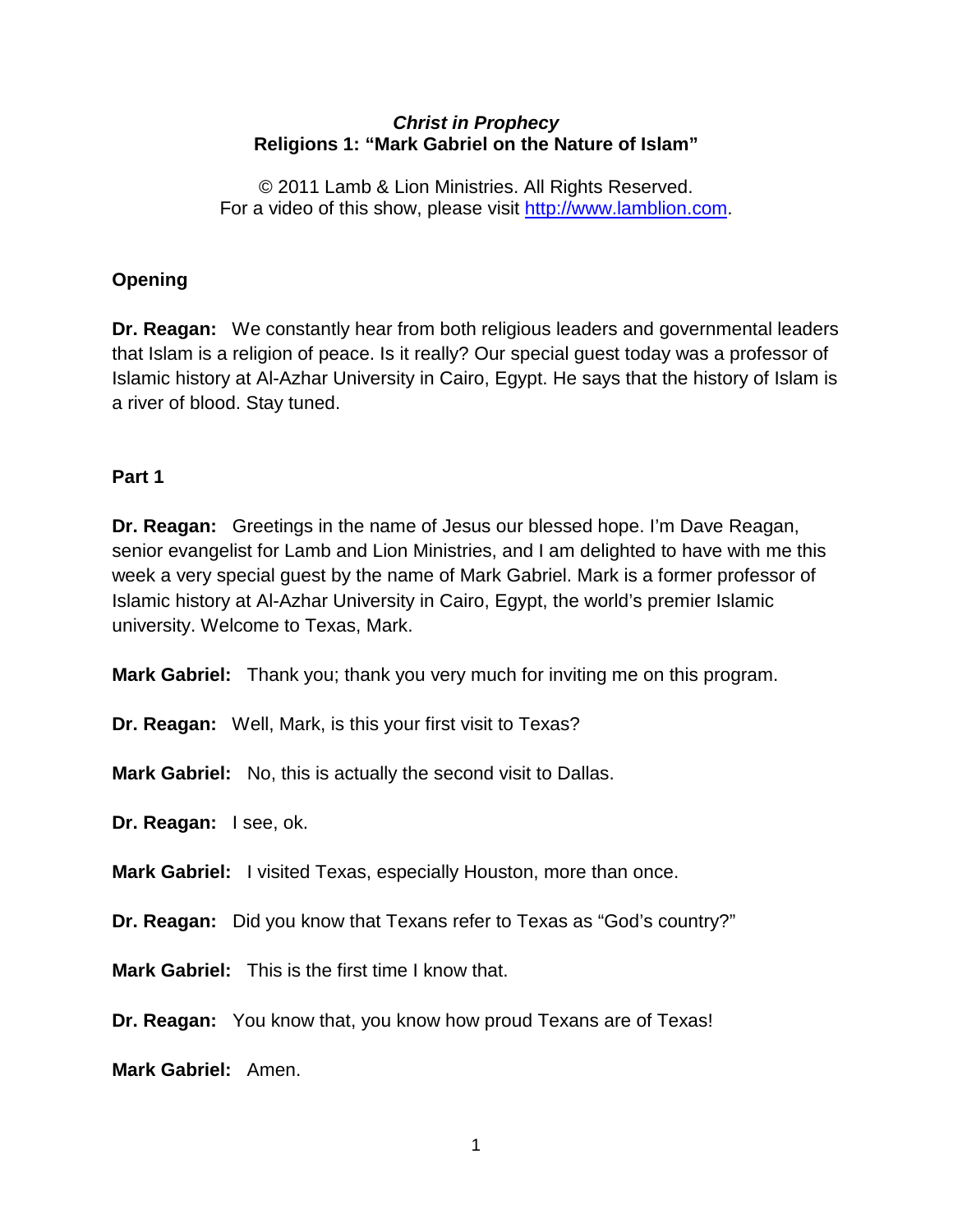**Dr. Reagan:** Folks Mark has very graciously agreed to do two interviews with us. This week we are going to focus on his remarkable personal story and what it reveals about the nature of Islam. Next week, the Lord willing we will discuss with Mark the nature of the Quran, and the contrast between Mohammed and Jesus. But, before I ask Mark my first question, let me point out that he is a very gifted writer. Since he came to this country just a few years ago, he has written several best sellers. The first one, this one, "Islam and Terrorism," is really fantastic, and he has written some others, for example, he has written one, the second one was called, "Islam and the Jews," and the next one was called "Jesus and Mohammad." This is his newest book that has just come out. Later in our program, we'll tell you how you can get a copy of "Islam and Terrorism." It is must reading for anyone who wants to understand the war against terrorism, in which this nation is engaged.

#### **Part 2**

**Dr. Reagan:** Mark, let's begin by talking about your upbringing in Egypt. Were you born and raised in Cairo?

**Mark Gabriel:** No, actually I was born in the south part of Egypt, and my family moved to Cairo when I was almost 14 years old.

**Dr. Reagan:** Oh, when you were 14?

**Mark Gabriel:** Yes.

**Dr. Reagan:** Ok, were your parents strict Muslims?

**Mark Gabriel:** They are.

**Dr. Reagan:** Very devout, not the secular type of Muslim that we often encounter in this country.

**Mark Gabriel:** No, no.

**Dr. Reagan:** In fact, you had an uncle who was an imam, wasn't he?

**Mark Gabriel:** He is a cleric, mostly cleric, and imam also.

**Dr. Reagan:** Wasn't he the one who first began to inspire you to memorize the Quran?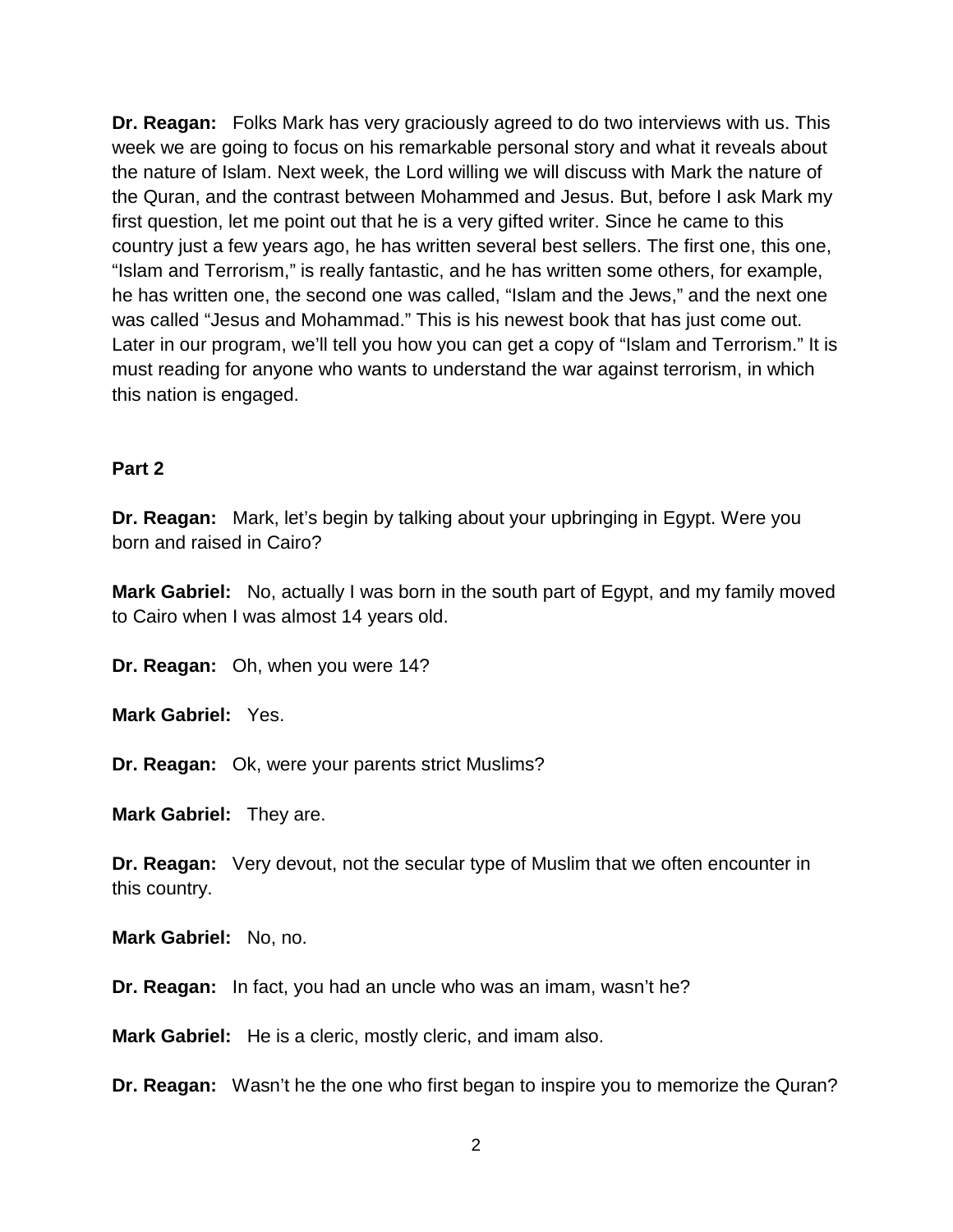**Mark Gabriel:** Yes, he took me when I was 5 years old, and he started helping me in memorizing the Quran.

**Dr. Reagan:** And is it true that by the time you were 12 years old, that you had the Quran memorized?

**Mark Gabriel:** Absolutely, I spent almost seven years, exactly, to finish memorizing the entire book.

**Dr. Reagan:** Now, Mark, I have a copy of the Quran that is about that thick, and it is in very small print.

**Mark Gabriel:** Yes.

**Dr. Reagan:** We're talking about quite a lot of material there.

**Mark Gabriel:** Exactly, the size of the Quran actually is exactly like the size of the New Testament.

**Dr. Reagan:** So you had a book, equivalent to the New Testament in length, memorized by the time you were 12 years old.

**Mark Gabriel:** By heart, absolutely, yes.

**Dr. Reagan:** And you had it memorized in classical Arabic, right?

**Mark Gabriel:** Exactly, because the language of the Quran is classic Arabic, it's not dialect Arabic.

**Dr. Reagan:** It's not the Arabic you speak on the streets.

**Mark Gabriel:** No, absolutely not.

**Dr. Reagan:** And probably at the age of 12 you didn't understand all that, did you?

**Mark Gabriel:** No, even when I finished my secondary school, only when I started my high school, I started to recognize the meaning of the verses of the Quran, and the teachings of the Quran. But it was a development you see from the time I finished the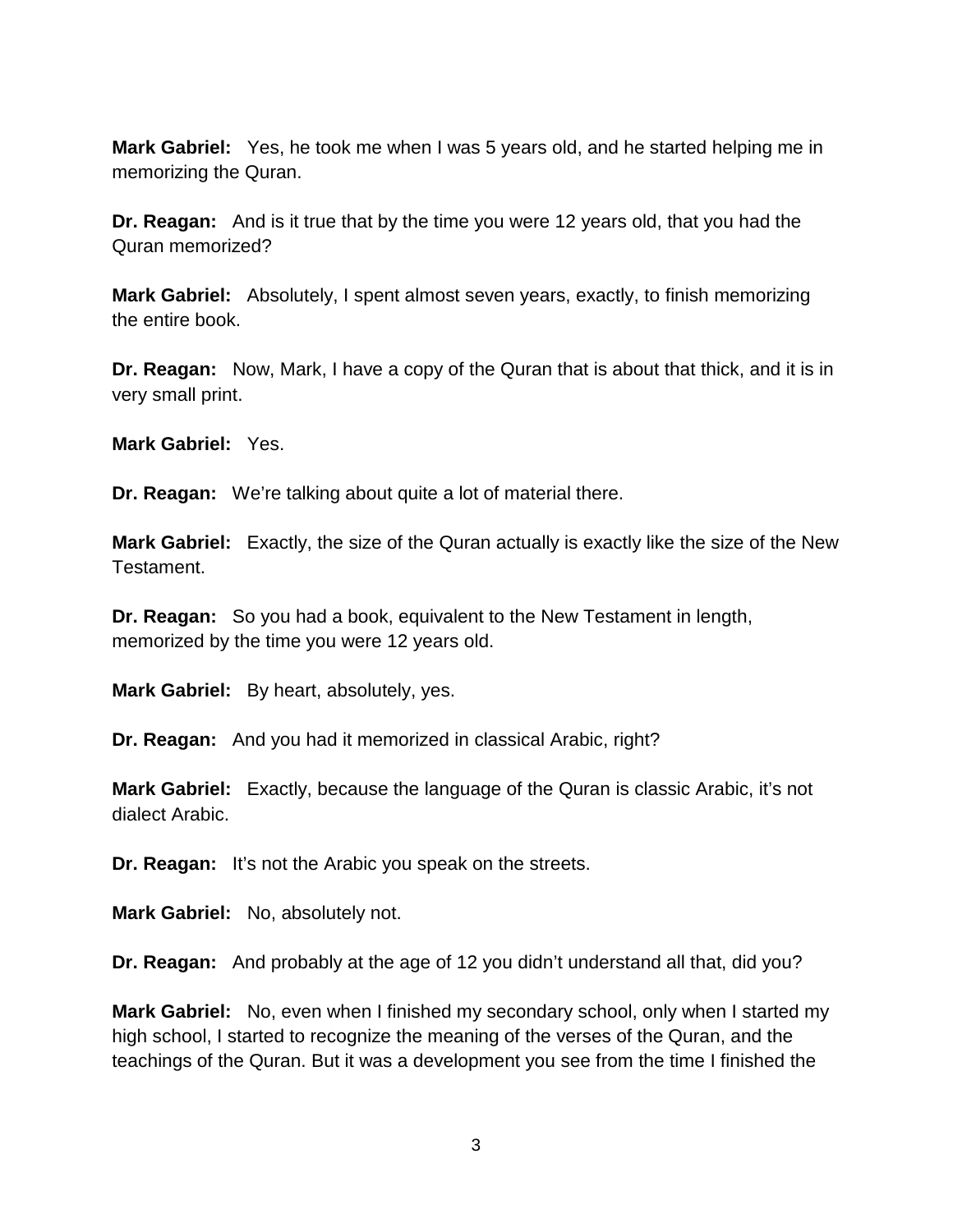Quran when I was 12 years old, till I finished my bachelor degree. From time to time it was a development taking place in understanding the meaning of this book.

**Dr. Reagan:** Yes.

**Mark Gabriel:** But when I finished my bachelor degree, I already had the proper understanding of the meaning of this book.

**Dr. Reagan:** Now, why was it important for you to memorize the Quran as a child? Why did anybody put any importance on that? Is that something important in Islamic society?

**Mark Gabriel:** This is actually came as culture, mainly its Islamic culture. And it wasn't just from the past ten years or fifty years, it's from the very early time, the first century of Islam. Muslims started to take care of giving the Quran from generation to generation, by memorizing the book by heart.

**Dr. Reagan:** Ok, now were you ever exposed to any Christians while you were growing up, either missionaries, or Coptic Christians, the basic Christianity of Egypt?

**Mark Gabriel:** Absolutely, I saw Christians living in my neighborhood, living in my country, Egypt as a minority, but the Christianity in Egypt didn't have really the power to influence Muslims. And this is the reason why I wasn't influenced by this type of Christianity during all my life, because the Christianity in Egypt is so traditional. More than 90% of Egyptian Christians are traditional.

**Dr. Reagan:** A very liturgical type.

**Mark Gabriel:** Exactly, but there was one incident that happened when I was a little child. A Christian priest from that church. What happened at that time really left a huge influence over my spiritual life.

**Dr. Reagan:** Tell us about it.

**Mark Gabriel:** I was really became upset and very angry you see of Christians and the Jews because of the teaching I started to receive every day in my school, especially when I was in my secondary school at Al-Azhar Islamic Institute. So, one day I decided to find the Christians, and so I found a Christian priest in that church who was using the road outside of my house, going from his place to his monastery every day. So every day I would stand in front of my house and I started to just hit him with stones.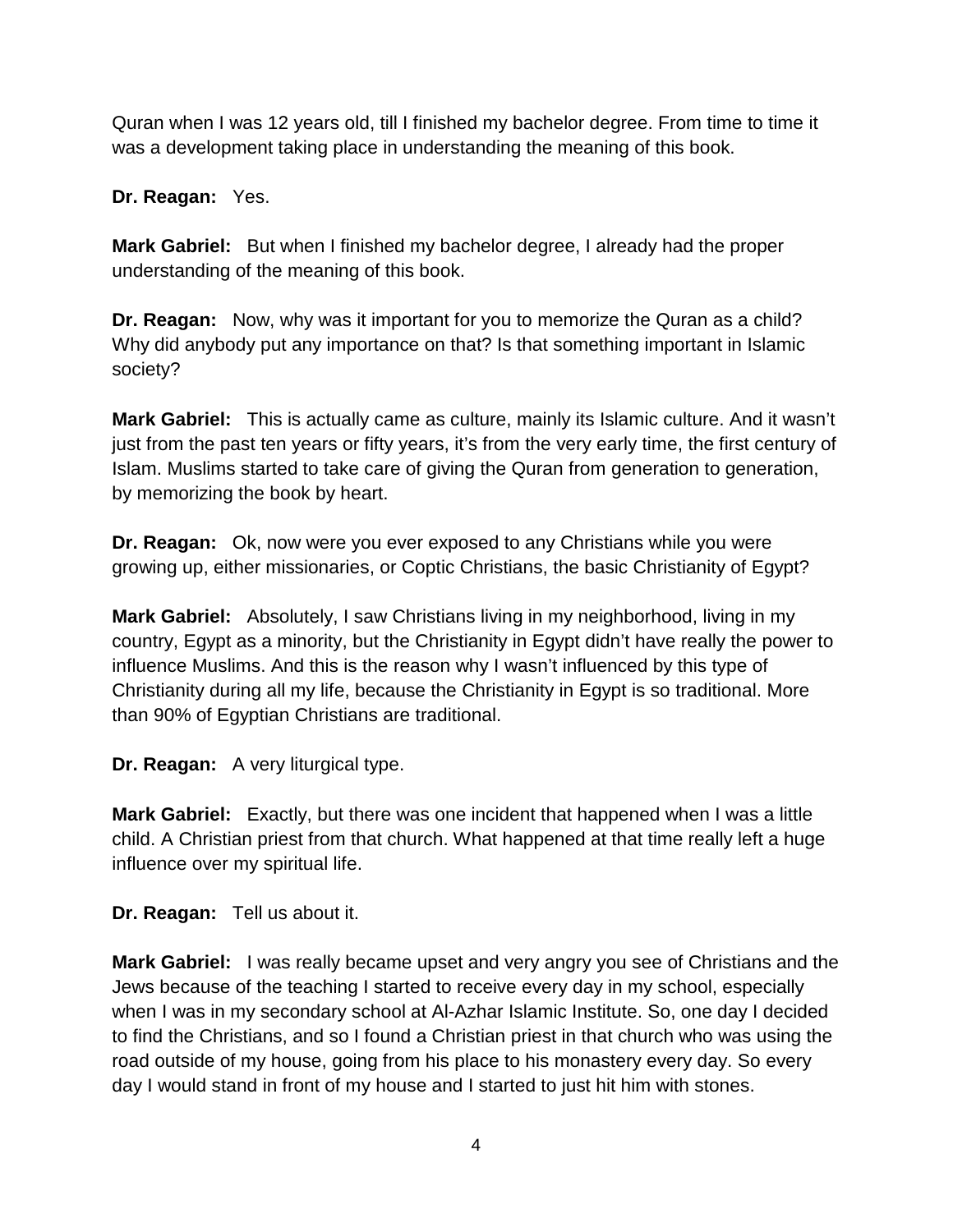**Dr. Reagan:** How old were you at that time?

**Mark Gabriel:** At that time I was 15 years old.

**Dr. Reagan:** And you were throwing stones at the Coptic priest.

**Mark Gabriel:** Absolutely, and I injured his head. I injured him in his head terribly and they took him to the hospital. But this man, when he got out of the hospital, he came to find out what was going on with me, why I was treating him that way.

**Dr. Reagan:** He came back and found you?

**Mark Gabriel:** Yes, yes, and he knew my house and he knew my family even. So anyway, this man did not come for revenge or to treat me in the same way, but he came to advise me that there is a fire inside me, and that fire was going to burn me before burning others. So he came to tell me that he forgave me, even though I injured him, he just came to show me that he loved me, he forgave me and he said, "there is no reason for you to hate me or treat me that way."

**Dr. Reagan:** That really impressed you, didn't it?

**Mark Gabriel:** Absolutely, this really influenced my spiritual life even when I grew up and became one of the best students at my university.

**Dr. Reagan:** Now you were basically sitting on top of the world as a person who was a professor of Islamic history at Al-Azhar University. You were also a Muslim imam at a mosque in Giza, right?

**Mark Gabriel:** Yes, Giza city, yes.

**Dr. Reagan:** I mean you had all the prestige in the world, and yet one day you made a comment, I had it marked here, it's in your latest book, "Jesus and Muhammad," you were a person who questioned things, and you were told at the university, "you don't question." You were told that. You don't question, and you kept questioning, and one day in a conversation with colleagues, you made this statement: "We say the Quran is directly from Allah, but I doubt it, I see in it the thoughts of man and not the words of God."

**Mark Gabriel:** Absolutely.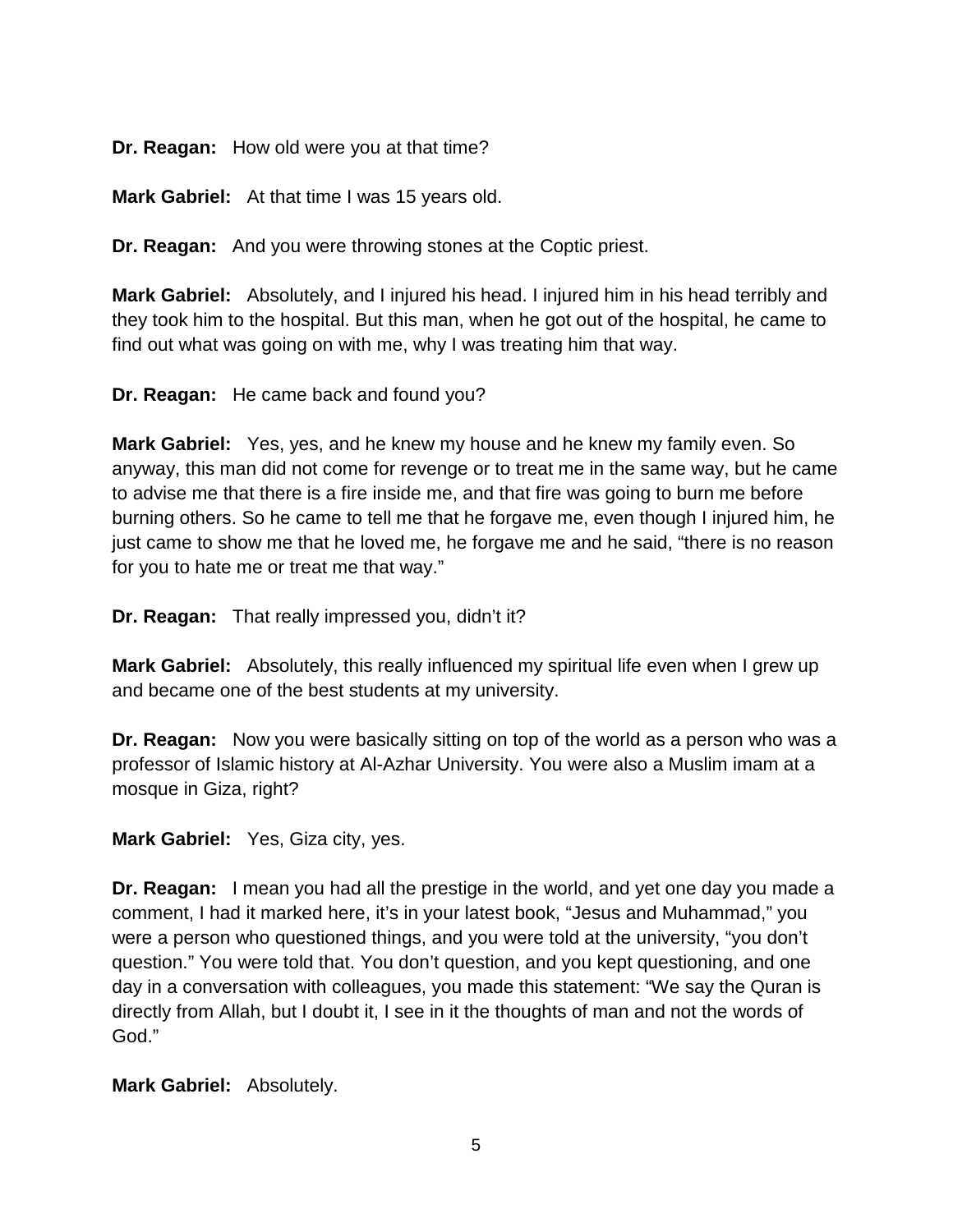**Dr. Reagan:** And the moment those words came out of your mouth, you knew your fate was sealed, right?

**Mark Gabriel:** Absolutely.

**Dr. Reagan:** What happened that night?

**Mark Gabriel:** This is what happened in the meeting between me and the other professor from the university, and they just met with me and they discussed what was going on and what they heard from the students, they were thinking that I was under the pressure of former Christian influence. So they just wanted to find out why I am doubting Islam, so I made this statement to them…

**Dr. Reagan:** And then what happened that night?

**Mark Gabriel:** They became very upset, they kicked me out of the university, they fired me, the university fired me, and in the same day in the evening time I was kidnapped by Egyptian secret police, because they accused me that I had converted from Islam.

**Dr. Reagan:** We'll come back in just a moment and I want you to tell us what happened to you when you were kidnapped by the secret police. Folks, we are going to take a brief break at this point and when we return, we will hear the incredible story of what happened to Mark, simply because he questioned some aspects of Islam.

## **Part 3**

**Dr. Reagan:** Now you were telling us that you were arrested by the secret police of the Egyptian government for simply questioning some of the principles of Islam. What happened to you after that arrest?

**Mark Gabriel:** They put me in a little cell in the headquarters of the Egyptian secret service in the center of Cairo. They put me in for three days with no food, with no water, and the fourth day they started to interrogate me. They took me to one of the offices, maybe on the sixth or seventh floor, and interrogated me during the day. On the fourth day they started giving me food and water because they wanted to stimulate me and just wanted to get whatever information they could. And they found out during that, that they could not just get what they were looking for. And they started interrogating me during the evening time. So the evening time was the time of torture. They burned me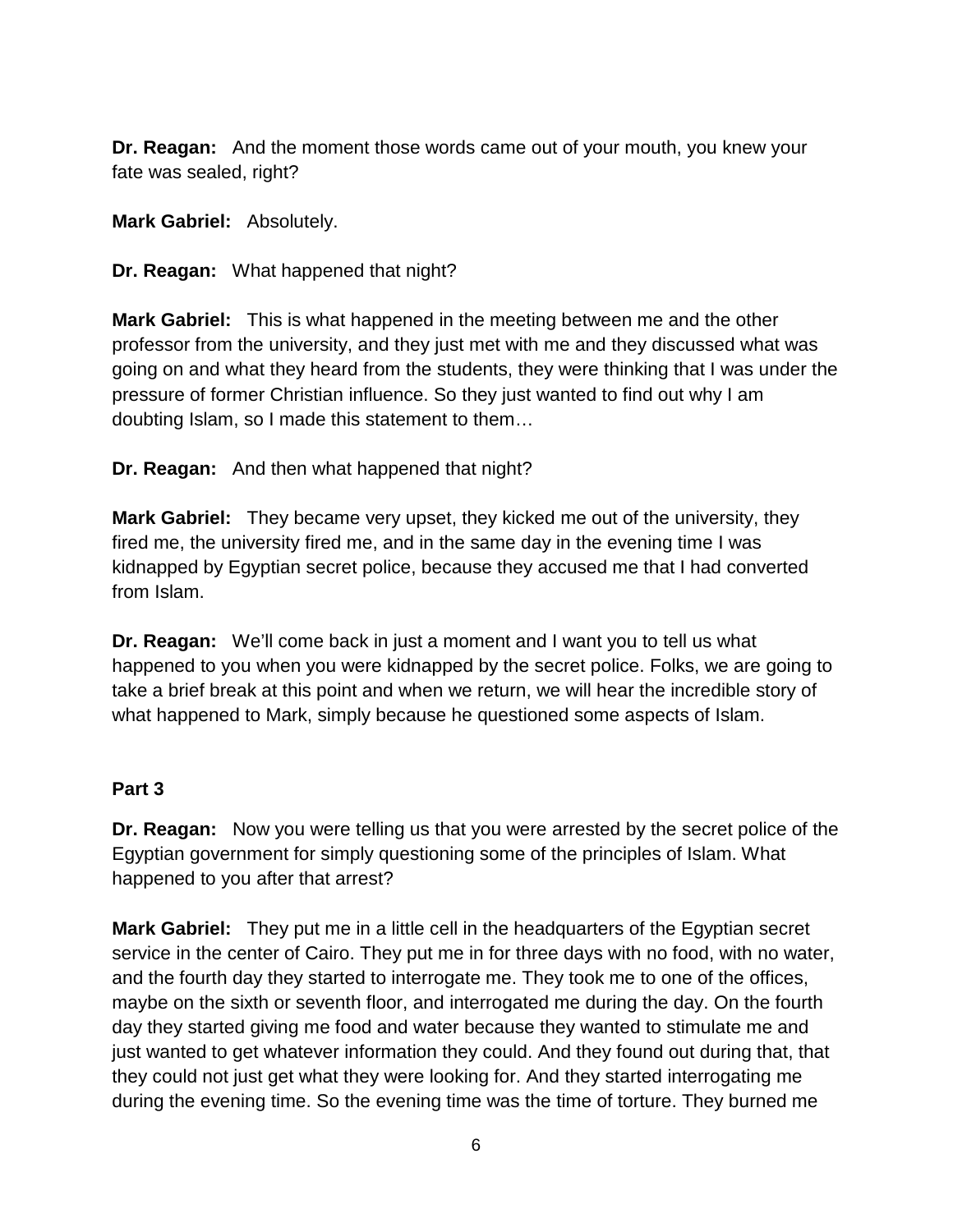with cigarettes on different places on my body, as you can see here on my hand. They beat me, they put me in cold water, they put me in a little tank filled with water, and they put hungry rats inside that tank, and they put me inside the tank.

**Dr. Reagan:** So you had rats crawling all over you.

**Mark Gabriel:** All night!

**Dr. Reagan:** All night?

**Mark Gabriel:** All night, and the rats were just swimming over the water, you see, around my head.

**Dr. Reagan:** Did the rats bite you?

**Mark Gabriel:** No, not at all.

**Dr. Reagan:** This is like Daniel in the lion's den!

**Mark Gabriel:** And the next day they took me out and I was just surprised that I was still alive. But I did not know what was next. And after that they put me in a little cell with a vicious, hungry dog. And when they put me in the room and they closed the door and I sat in the middle of the room, and I was thinking that I was going to be eaten by the dog, the dog will eat me but I was surprised when the dog just came and sat at my right hand side.

**Dr. Reagan:** In fact he licked you on the ear didn't he?

**Mark Gabriel:** And he licked me on my ears.

**Dr. Reagan:** They must have thought that you were Satan or something to have such power.

**Mark Gabriel:** They said that, they said: "is this a human being or something else?" They believed that there was some spirit or some ancient power…

**Dr. Reagan:** So at that point didn't they decide to just turn you over to some guys in a cell and tell them that you had renounced Islam and let them kill you?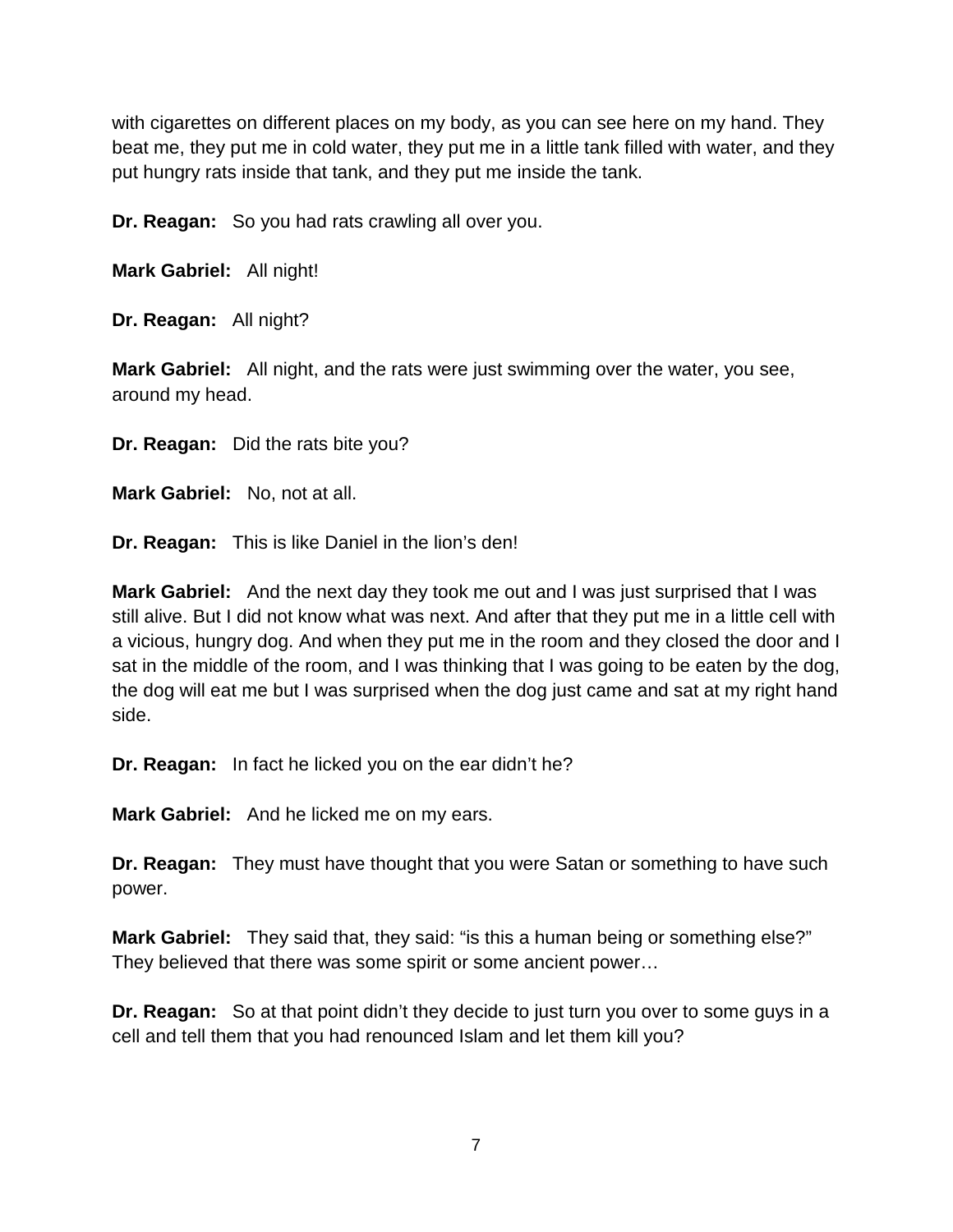**Mark Gabriel:** Yes, so their understanding was that I had been questioned by professors at the university, I had been fired by the university. To them it meant that this guy is just out of Islam now, he has converted now.

**Dr. Reagan:** In fact they wanted to find out what missionary had converted you, didn't they?

**Mark Gabriel:** Exactly.

**Dr. Reagan:** And you hadn't been converted.

**Mark Gabriel:** Exactly. No, I had no idea about Christianity at that time, or about Christ. I never even discussed Christianity, but automatically in Egypt when someone decides to leave Islam, they will accuse him automatically that he came under pressure of the church or some Christian, and he converted to Christianity.

**Dr. Reagan:** Well how in the world did you get out of that situation without losing your life?

**Mark Gabriel:** I was crying to the God who created me at that time. I didn't know who he was, and after 15 days, my uncle, he was working as the Vice President of Egyptian Parliament, he was visiting Russia at that time. When he came back he heard about my kidnapping. So he came with permission from the government, and he came with his car and he took me out of the prison.

**Dr. Reagan:** So you got out of prison due to the political influence of a relative who had been out of the country.

**Mark Gabriel:** Absolutely.

**Dr. Reagan:** And then when you went home, I understand your father tried to kill you.

**Mark Gabriel:** My father tried to kill me later, after one year. I was searching for God, trying to find out who God was, you see, till I received a Bible from a Christian pharmacist. So when I started reading the Bible, I started to find the truth about Christ. After I gave my life to the Lord, I lived one year, a whole year, as a secret believer. When my father heard about my conversion, he shot me with his own gun, he tried to kill me.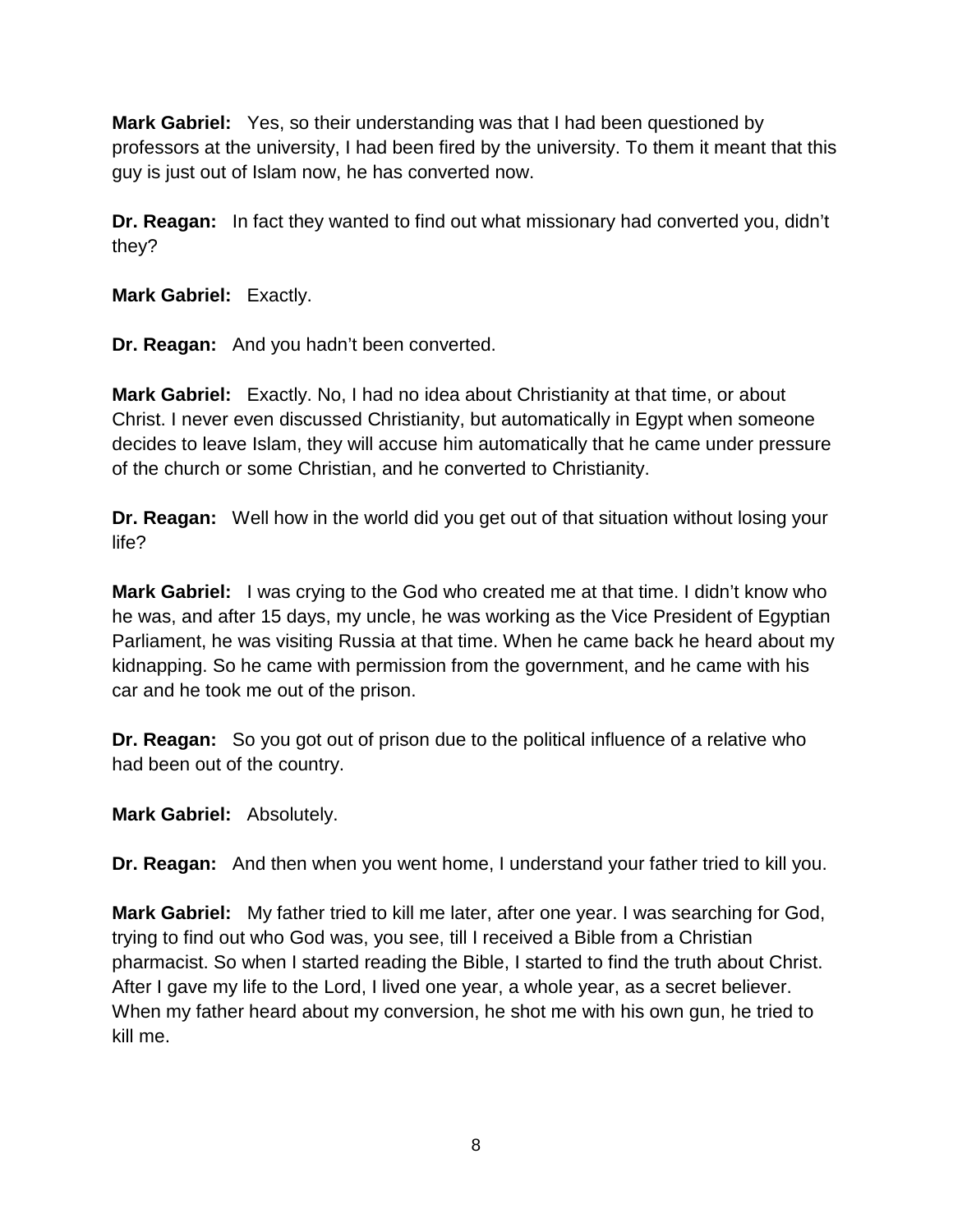**Dr. Reagan:** So you were given a Bible by a Christian pharmacist, and that brought you to the Lord.

**Mark Gabriel:** Yes.

**Dr. Reagan:** And when that happened your father decided to kill you, for the honor of the family I guess?

**Mark Gabriel:** Because he felt that there was a shame that was going to be over him, his life, the family, even the community.

**Dr. Reagan:** And so he shot at you several times and all the bullets missed.

**Mark Gabriel:** No, one bullet missed me about maybe five, or six bullets…

**Dr. Reagan:** I understand that your sister finally got your passport, and got you out of the country, and where did you go?

**Mark Gabriel:** When my father shot me and tried to kill me, I was just running away from his faith, and I went to my sister, and at my sister's house I put the whole situation in front of the Lord, and the Lord showed me to get out of Egypt. On the same evening, the same day, my sister helped me, she brought my stuff.

**Dr. Reagan:** And where did you go to when you fled?

**Mark Gabriel:** I fled to South Africa, by the road, traveling from Cairo to South Africa for three months, over the road. And I was the first Egyptian who did an overland journey between Cairo and Johannesburg. The trip took almost three months.

**Dr. Reagan:** Ok, and so then you got to South Africa, and did you meet some Christians there?

**Mark Gabriel:** Yes, in South Africa I met with many Christians and many churches there started to hear about my story because the public media in South Africa wrote an article and published articles about my story.

**Dr. Reagan:** Is it true that assassins were sent to South Africa to kill you?

**Mark Gabriel:** Absolutely. In South Africa, especially after I wrote my first book in South Africa, and my activity became very well known and the Muslim community felt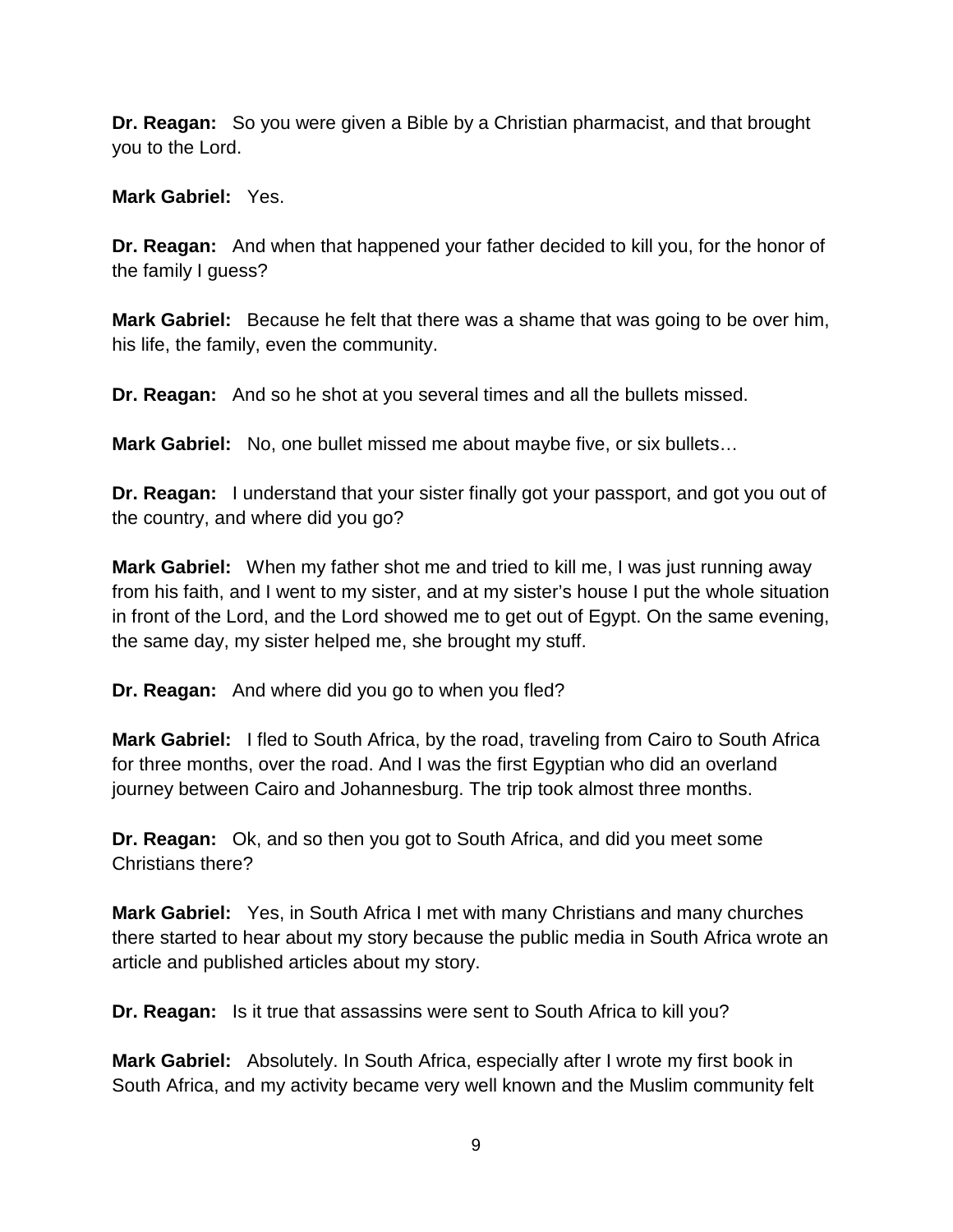threatened by my activity there, and by this book being released there in Johannesburg in 1996, and they tried to end my life there, 3 times.

**Dr. Reagan:** So this "religion of peace," just because you questioned Islam, this religion of peace kidnaps you, tortures you, tries to kill you, and even sends assassins to kill you in South Africa. That's some "religion of peace" isn't it?

**Mark Gabriel:** Yeah, this is how the world has been really deceived by the media, by the world media, by the secular media. But Islam is not a religion of peace.

**Dr. Reagan:** Well, Mark, we're going to pause again here folks and we'll be back with you in just a moment.

# **Part 4**

**Dr. Reagan:** Ok folks; let's just take a moment to summarize. Mark was a professor of Islamic history at Al-Azhar University in Cairo, and he was also serving as a Muslim imam, the equivalent of a pastor of a mosque, when he openly questioned some things about Islam. He was immediately arrested, he was tortured for several weeks, and when he was finally released and went home, his own father tried to kill him. You were finally able to escape to South Africa, Mark.

**Mark Gabriel:** Yes.

**Dr. Reagan:** And tell us, when you arrived in South Africa, you said you met some Christian friends, in fact I think you lived with a Christian family for a while.

**Mark Gabriel:** Yes.

**Dr. Reagan:** But let's just back up for a moment, because I know you became a Christian before you left Egypt.

**Mark Gabriel:** Egypt, yes.

**Dr. Reagan:** What appealed to you about Christianity?

**Mark Gabriel:** Before I met Christ, I lived for 34 years under Islam, believing in Islam, serving Islam, learning about Islam, teaching about Islam. And I lived another year without faith, after I found myself out of Islam. So I lived for 35 years searching for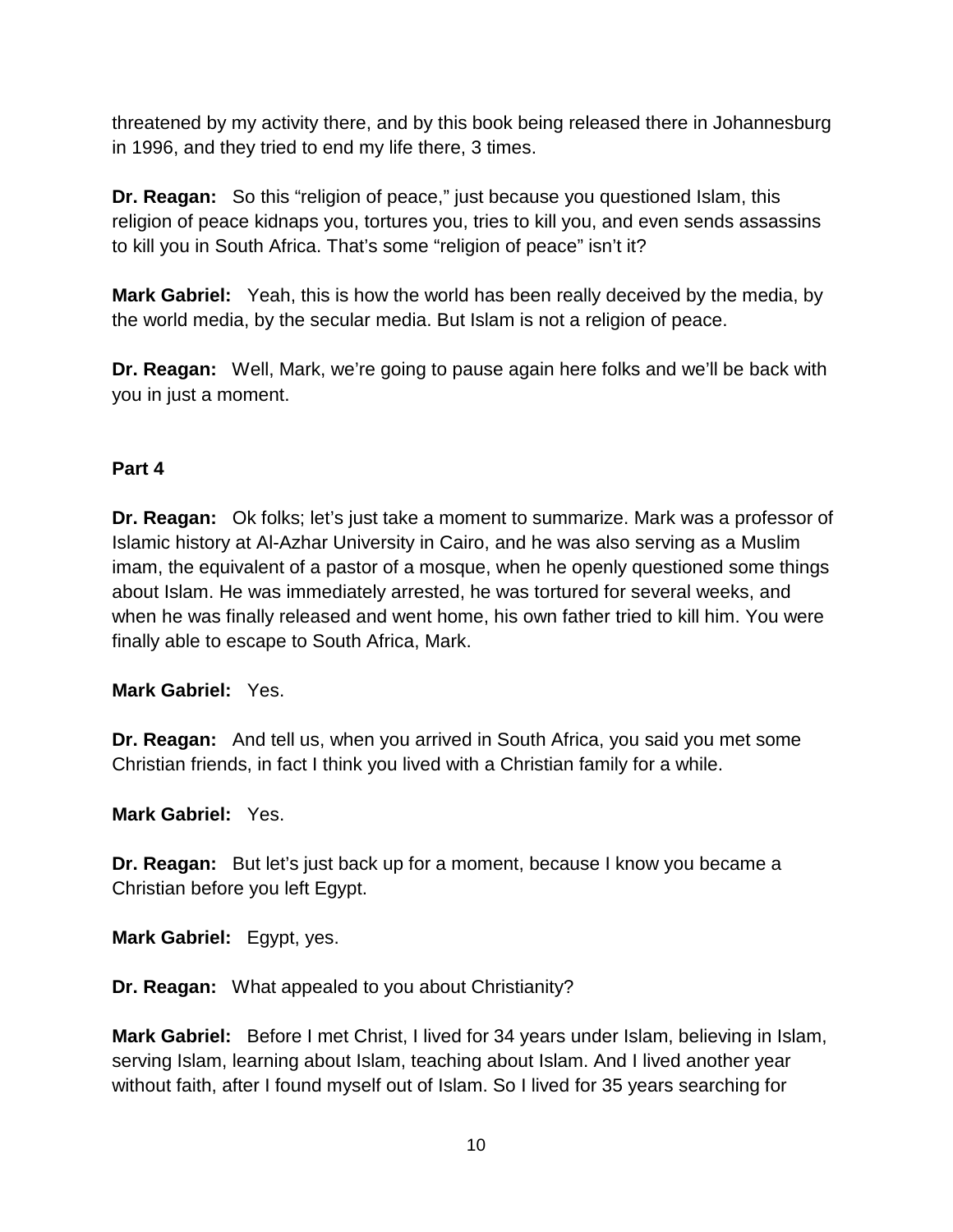peace, searching for the true God, who was going to show me that he loves me more than anything in this world. Through the Quran, through the teaching of the prophet of Islam, I never experienced something like that. So, when I got the Bible from the Dr. of pharmacy, before I got the Bible, I lived for a whole year searching for God, asking myself who God could be. I had terrible headaches. Ever day I went to the Dr. of pharmacy to get headache tablets, so finally she gave me the Bible and she gave me the headache tablets. I took the Bible in one hand, and headache tablets in the other hand. When I started reading the Bible, I met with the Lord Jesus Christ, face to face, through the Sermon on the Mount in Matthew in chapter five, telling me about love. Love your enemy.

**Dr. Reagan:** Not kill your enemy.

**Mark Gabriel:** Not kill your enemy. So the word of the Bible, the word of Jesus Christ, that evening came to me just like a beautiful rain.

**Dr. Reagan:** And so you began to find the peace that had eluded you all those years.

**Mark Gabriel:** Exactly, peace, forgiveness. I felt for the first time that my sins had been forgiven, and I had been justified already, by the blood of Jesus. I had lived for 35 years with guilt, the guilt of my sin, the guilt of living as a lost person. I didn't know who was going to forgive my sin; I didn't know who was going to rescue me from the punishment of Allah. I had no assurance that I could be in a right place, you see, to live there eternally.

**Dr. Reagan:** In Islam you never really know for sure whether you are saved or not. Muhammad didn't know whether he was saved or not.

**Mark Gabriel:** Absolutely not. Isn't that something? Yes, this is true.

**Dr. Reagan:** Now, very quickly, we only have about two minutes in this segment. When you finally got to the United States, you were given religious asylum in this country, and you had a remarkable experience in Washington D.C. when somebody said that there was a Muslim imam who was going to be speaking at a university there.

**Mark Gabriel:** George Mason University, yes.

**Dr. Reagan:** And you went to hear him speak, and what did you find out about it?

**Mark Gabriel:** I went there and this man was a Baptist pastor from Texas.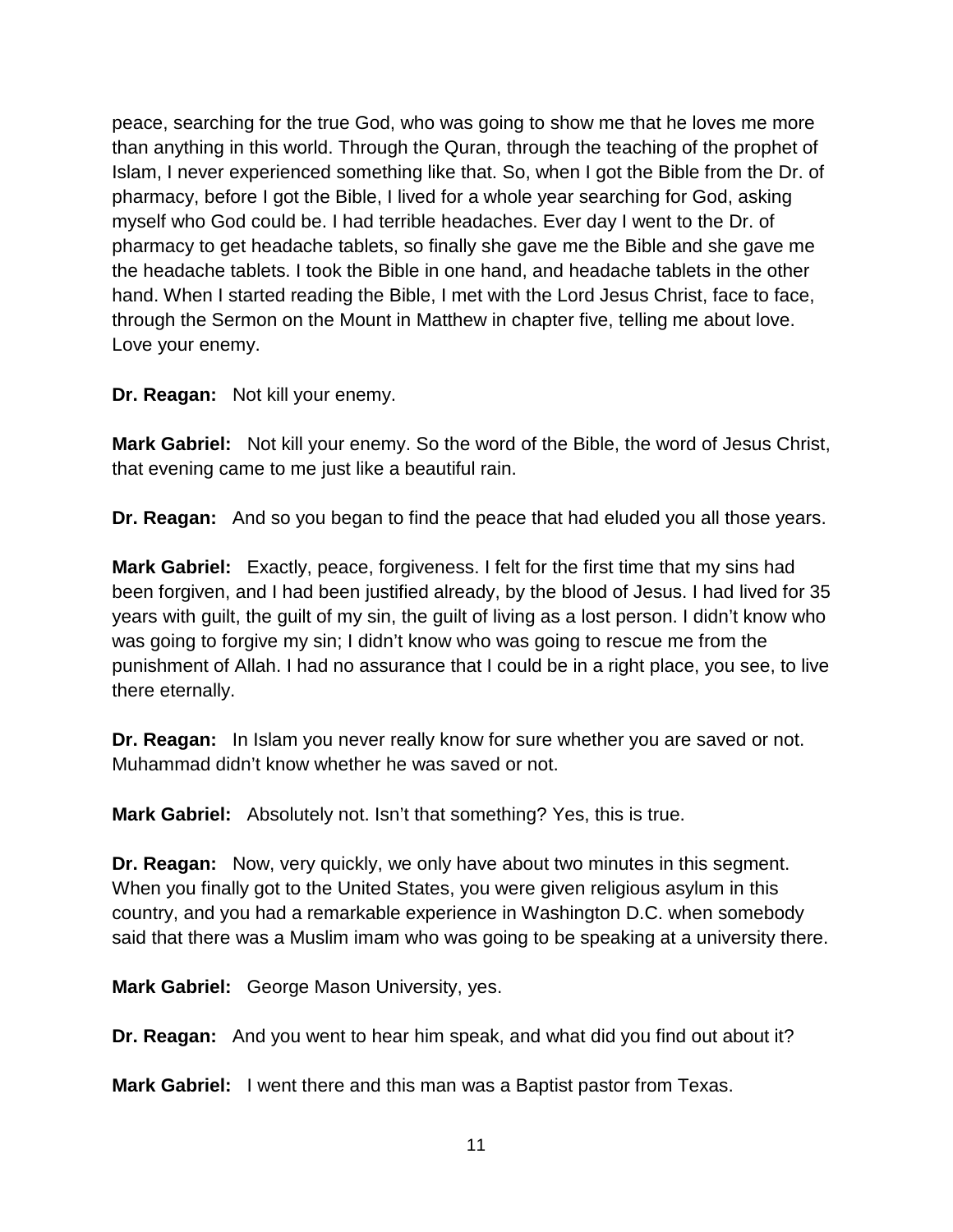#### **Dr. Reagan:** A Baptist pastor from Texas?

**Mark Gabriel:** Yeah, and he converted to Islam, and he is now preaching for Islam at George Mason University, and sharing his testimony. So, after he finished his speech, he asked if there was anyone who had a question to raise his hand, and I found that my hand was the first hand. So when I stood up, I asked him, "Sir, when did you make that decision to leave Christianity to become a Muslim?" He said, "Eight years ago." I thought, "This is like myself." And my next question, "Since you converted to Islam, and you left Christianity were any churches or any Christians order to kill you because the Bible said that the penalty of Christian apostasy is death?" He said, "No." "Did the F.B.I. persecute you here, or arrest you here, or torture you here because you left Christianity to become a Muslim?" He said, "No." I said to him, "Sir, I am a human being like you, and I have the right to make a decision to change my religion or my faith, like you, and I was a Muslim like you. I was an imam, as you were a pastor, and I made the same decision you made, but the difference between me and you is how I was treated by Islam. I was fired from my university, I was kidnapped by the secret police, I was tortured, I lost my family, I lost my country, and the sword of Islam is on my neck wherever I go. Why, because the Quran said so, "That the penalty of Muslim apostasy is death."

**Dr. Reagan:** That is an incredible story. In fact folks, there is something about this particular story that he did not mention, and that is that when the man stopped speaking and asked for questions, he was the first to raise his hand, stood up, and first of all identified himself as a former professor of Islamic history at the university. And the imam was so impressed by that that he said, "Oh honored professor, please come up here and take over the podium." And the next thing he knew, he was on the stage, at the podium, in charge of the whole meeting, and asking him questions.

**Mark Gabriel:** Absolutely. Yes, he was shocked.

**Dr. Reagan:** Isn't it amazing how the Lord works!

**Mark Gabriel:** Exactly.

**Dr. Reagan:** And he showed immediately the difference between Christianity and Islam; that he leaves Islam and everyone tries to kill him and kicks him out of his family. He leaves Christianity and none of that happens to him, and yet Islam is supposed to be the "religion of peace."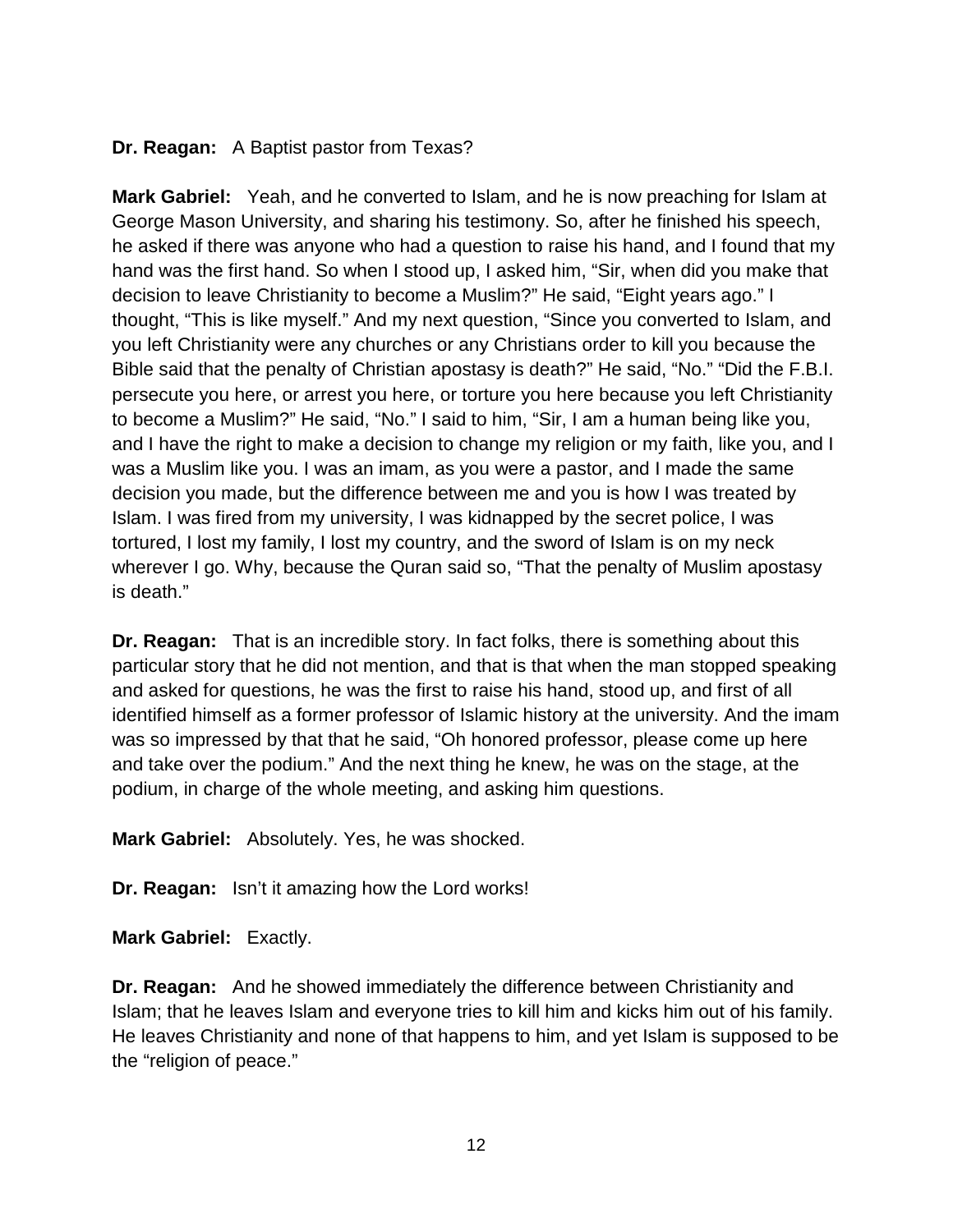**Mark Gabriel:** He is still enjoying his life in America, because of the freedom brought to this country through the Christian and the Biblical principles.

**Dr. Reagan:** Yes, you know the point that you made a few moments ago about no one in Islam knowing for sure whether they are ever saved or not, unless they die as a martyr, then they have the assurance of salvation.

**Mark Gabriel:** Yes, absolutely this is true.

**Dr. Reagan:** But otherwise there is no assurance, even, again, Mohammad did not know for sure whether he was saved or not.

**Mark Gabriel:** Yes.

**Dr. Reagan:** That is a horrible thing, to think you have to earn your salvation, and no matter how hard you work, you still don't know.

**Mark Gabriel:** Exactly.

**Dr. Reagan:** You still don't know.

**Mark Gabriel:** Exactly. This is true.

**Dr. Reagan:** What a glorious thing it is to encounter grace. Grace!

**Mark Gabriel:** Absolutely. I was questioning the Dr. of pharmacy, who had given me the Bible, after Muslims, fanatics in Egypt, attacked a Christian church. I was so upset, I was such a baby Christian, I asked her, "Why can't your people defend your church, defend your people?" What she said to me, she said to me, "Mark, I want to say something to you. Our God, He is not in need for us to defend him, or to kill others to defend him, or to defend His church. Our God is strong enough to defend Himself, His name, and His people."

## **Closing**

**Dr. Reagan:** I want to thank you for tuning in this week. I hope the program has been a blessing to you, and I hope you will be back with us next week when, the lord willing, Mark Gabriel will be back with us to discuss the differences in the Bible and the Quran. He will also talk with us about the contrast between Jesus and Muhammad. Until next